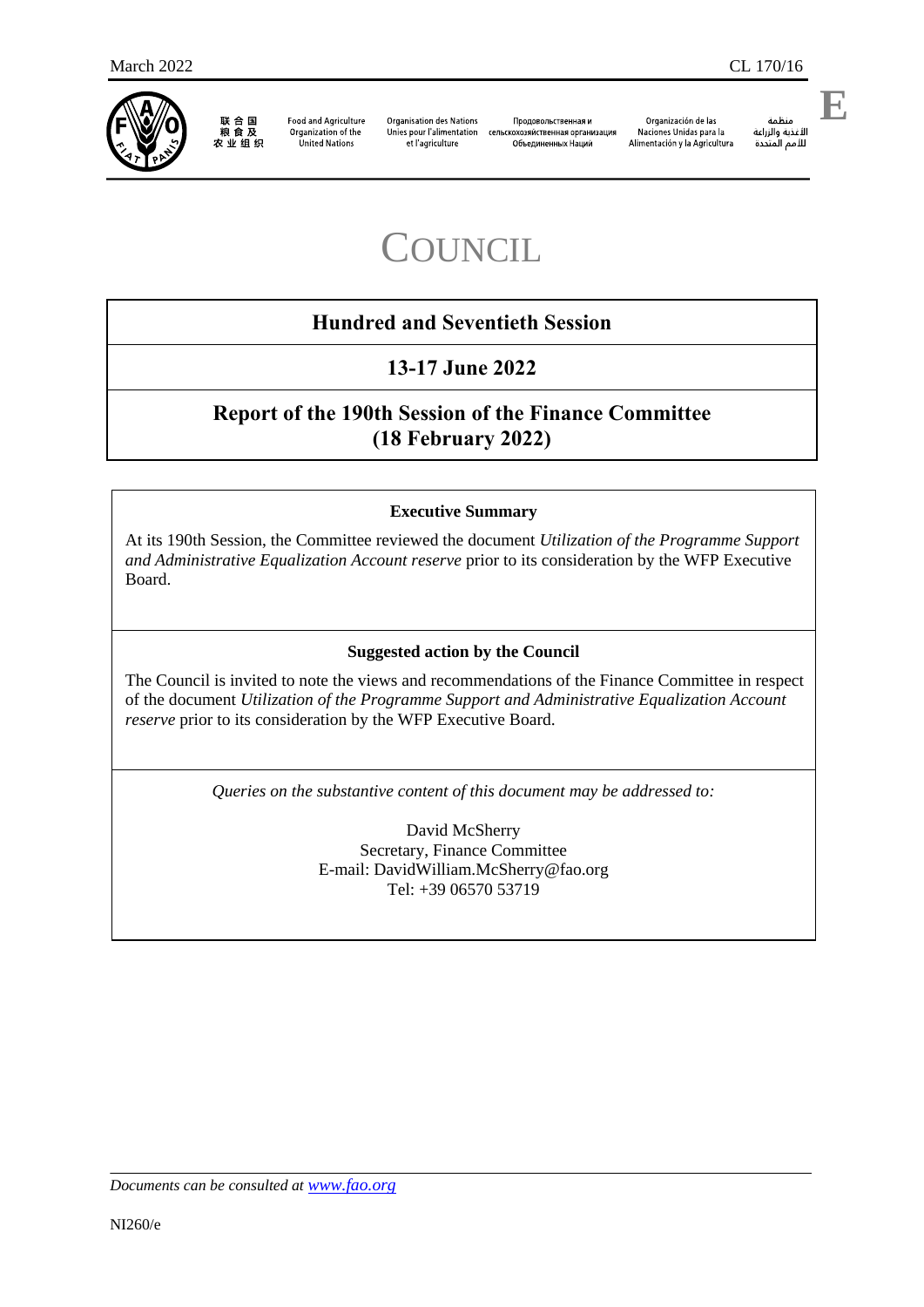## **Introduction**

1. The Committee submitted to the Council the following report of its Hundred and Ninetieth Session.

2. In addition to the Chairperson, Ms Imelda Smolčić Nijers (Uruguay), the following representatives of Members were present:

- Ms Kristina Gill (Australia)
- Mr Mina Rizk (Egypt)
- Mr Kaba Urgessa Dinssa (Ethiopia)
- Mr Kuraya Yoshihiro (Japan)
- Mr Miguel Jorge García Winder (Mexico)
- Mr Farid Moustapha M. Sanda (Niger)
- Ms Bettina Carbone (Panama)
- Mr Vladimir V. Kuznetsov (Russian Federation)
- Mr Mohammed Ahmed M. Alghamdi (Saudi Arabia)
- Mr Petter Nilsson (Sweden)
- Ms Supajit Sriariyawat (Thailand)
- Ms Elizabeth Petrovski (United States of America)
- 3. The Chairperson informed the Committee that:
	- Ms Kristina Gill (Australia) had been designated to replace Ms Lynda Hayden as the representative of Australia for this session;
	- Mr Farid Moustapha M. Sanda (Niger) had been designated to replace Ms Tahirou Rahila Rabiou as the representative of Niger for this session;
	- Ms Bettina Carbone (Panama) had been designated to replace Mr Tomás Alberto Duncan Jurado as the representative of Panama for this session;
	- Mr Petter Nilsson (Sweden) had been designated to replace Ms Pernilla Ivarsson as the representative of Sweden for this session;
	- Ms Supajit Sriariyawat (Thailand) had been designated to replace Mr Thanawat Tiensin as the representative of Thailand for this session;
	- Ms Elizabeth Petrovski (United States of America) had been designated to replace Ms Jennifer Harhigh as the representative of the United States of America for this session.

4. A summary of the qualifications of the substitute representatives can be downloaded from the Governing and Statutory Body Web site at: [http://www.fao.org/unfao/govbodies/gsbhome/finance](http://www.fao.org/unfao/govbodies/gsbhome/finance-committee/substitute-representatives/en/)[committee/substitute-representatives/en/](http://www.fao.org/unfao/govbodies/gsbhome/finance-committee/substitute-representatives/en/)

5. The 190th Session of the Finance Committee was convened virtually on an exceptional basis due to the COVID-19 pandemic. The Finance Committee confirmed, pursuant to Rule VII of the rules of procedure of the Finance Committee, that it agreed to suspend Rule II(4) of the rules of procedure of the Committee which requires that sessions shall be held at the seat of the Organization.

6. In addition, silent observers from the following Member Nations attended the 190th Session of the Committee:

- Belgium
- Brazil
- Cabo Verde
- Colombia
- Democratic Republic of the Congo
- Dominican Republic
- Germany
- $\bullet$  Italy
- Kuwait
- Lesotho
- Malaysia
- Morocco
- Philippines
- Romania
- Senegal
- Spain
- Syrian Arab Republic
- Uzbekistan